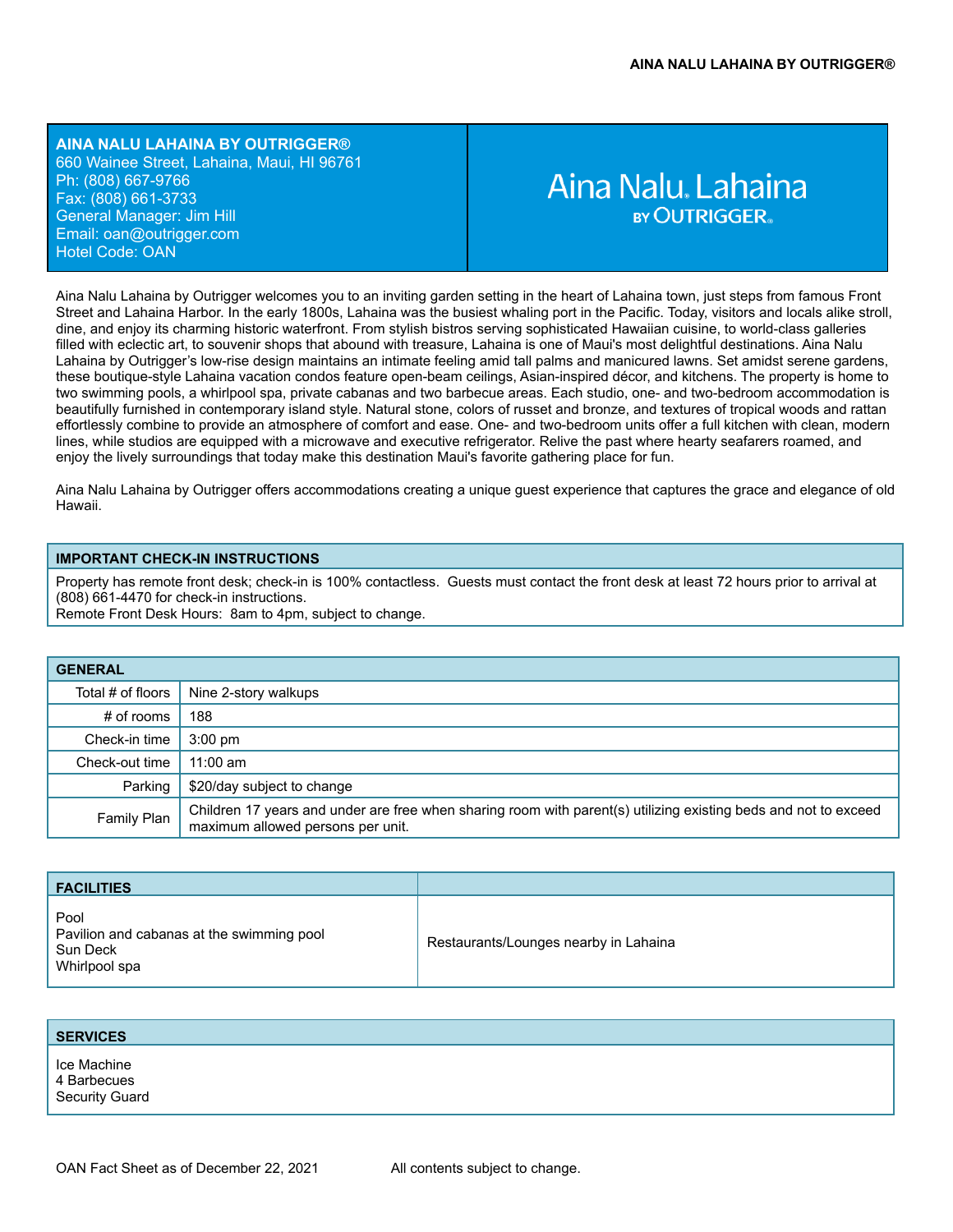| <b>SAFETY</b>                                                                                       | <b>Other Safety</b>                                                                                                                                                                                                                                                                                                                                 |
|-----------------------------------------------------------------------------------------------------|-----------------------------------------------------------------------------------------------------------------------------------------------------------------------------------------------------------------------------------------------------------------------------------------------------------------------------------------------------|
| 24 Hour Security Patrol<br>Smoke Detector<br>Card Key Access to Rooms<br>Outrigger Clean Commitment | The Outrigger Clean Commitment provides the highest standards for health and safety, and was<br>developed with Ecolab, the global leader in hospitality cleaning, to meet the Stay Safe standards of<br>the American Hotel Lodging.<br>Property conforms to the State of Hawaii Smoke Free Law<br>All quest rooms and common areas are non-smoking. |

| <b>CATEGORY DESCRIPTION (Unit Choice:</b> selected units may be booked specifically by unit number) |                    |                       |                          |                |                                                                                                                               |
|-----------------------------------------------------------------------------------------------------|--------------------|-----------------------|--------------------------|----------------|-------------------------------------------------------------------------------------------------------------------------------|
| Room<br>Code                                                                                        | Room Name          | Unit<br><b>Choice</b> | <b>Size</b><br>(sq. ft.) | Max<br>Pax     | <b>Description</b>                                                                                                            |
| <b>GJQ</b>                                                                                          | Studio             | UC.                   | 252sf                    | $\overline{2}$ | Comfortable accommodations with kitchenette<br>(microwave and refrigerator).                                                  |
| <b>GSK</b>                                                                                          | Bedroom            | UC                    | $515$ sf                 | 4              | Fully equipped kitchen, separate living area<br>and bedroom.                                                                  |
| G2S2Q                                                                                               | 2 Bedroom / 1 Bath | UC                    | 772 sf                   | 6              | Located on 2 <sup>nd</sup> floor walkup (no elevator<br>access), fully equipped kitchen, separate<br>living and dining areas. |
| GX2SKQ                                                                                              | 2 Bedroom /2 Bath  | UC                    | 846 sf                   | 6              | Fully equipped kitchen, separate living area<br>and 2 baths.                                                                  |

| <b>Year-End Cancellation Policy</b> | Cancellations at any time or "no shows" for bookings scheduled to arrive during<br>December 22 to 31 inclusive are subject to 100% charge on entire stay.                                                                                                            |  |
|-------------------------------------|----------------------------------------------------------------------------------------------------------------------------------------------------------------------------------------------------------------------------------------------------------------------|--|
| <b>Cancellation Policy</b>          | All rates are subject to unique cancellation policies that will be transmitted through our system.<br>Guests are encouraged to review the cancellation and deposit policies when making a<br>reservation to ensure the reservation rules for each booking are clear. |  |

|                                  | General Excise Tax 4.166%.                                               |
|----------------------------------|--------------------------------------------------------------------------|
| <b>Taxes (Subject to Change)</b> | Hawaii State Transient Accommodations Tax 10.25%.                        |
|                                  | Maui County Transient Accommodations Tax 3%, effective November 1, 2021. |

| <b>ROOM FEATURES</b>                                                                             |                                                                                                                                                                     |                                                                                                               |  |
|--------------------------------------------------------------------------------------------------|---------------------------------------------------------------------------------------------------------------------------------------------------------------------|---------------------------------------------------------------------------------------------------------------|--|
| Air Conditioning<br>Alarm Clock / Radio<br>Automated Voicemail<br>Lanai – some units<br>Cable TV | Color TV<br>Coffeemaker Direct-Dial Telephone<br>Electronic Door Locks<br>Hair Dryer<br>Iron / Ironing Board                                                        | Kitchen (except some studios)<br>Refrigerator<br>Smoke Detector<br>Shower<br>Washer/Dryer in 1 & 2 Bdrms only |  |
| <b>Other Features</b>                                                                            | Ceiling fans in all rooms. Washer/dryers in one and two-bedroom units only. Free wireless internet access.<br>Complimentary Wi-Fi high speed Internet in all rooms. |                                                                                                               |  |

| <b>KITCHEN INFORMATION</b>                                                       |                                                                                                       |
|----------------------------------------------------------------------------------|-------------------------------------------------------------------------------------------------------|
| Stove / Burner<br><b>Cooking Utensils</b><br>Microwave<br>Sink<br><b>Toaster</b> | Studio unit has microwave, executive sized refrigerator and sink. All other units have full kitchens. |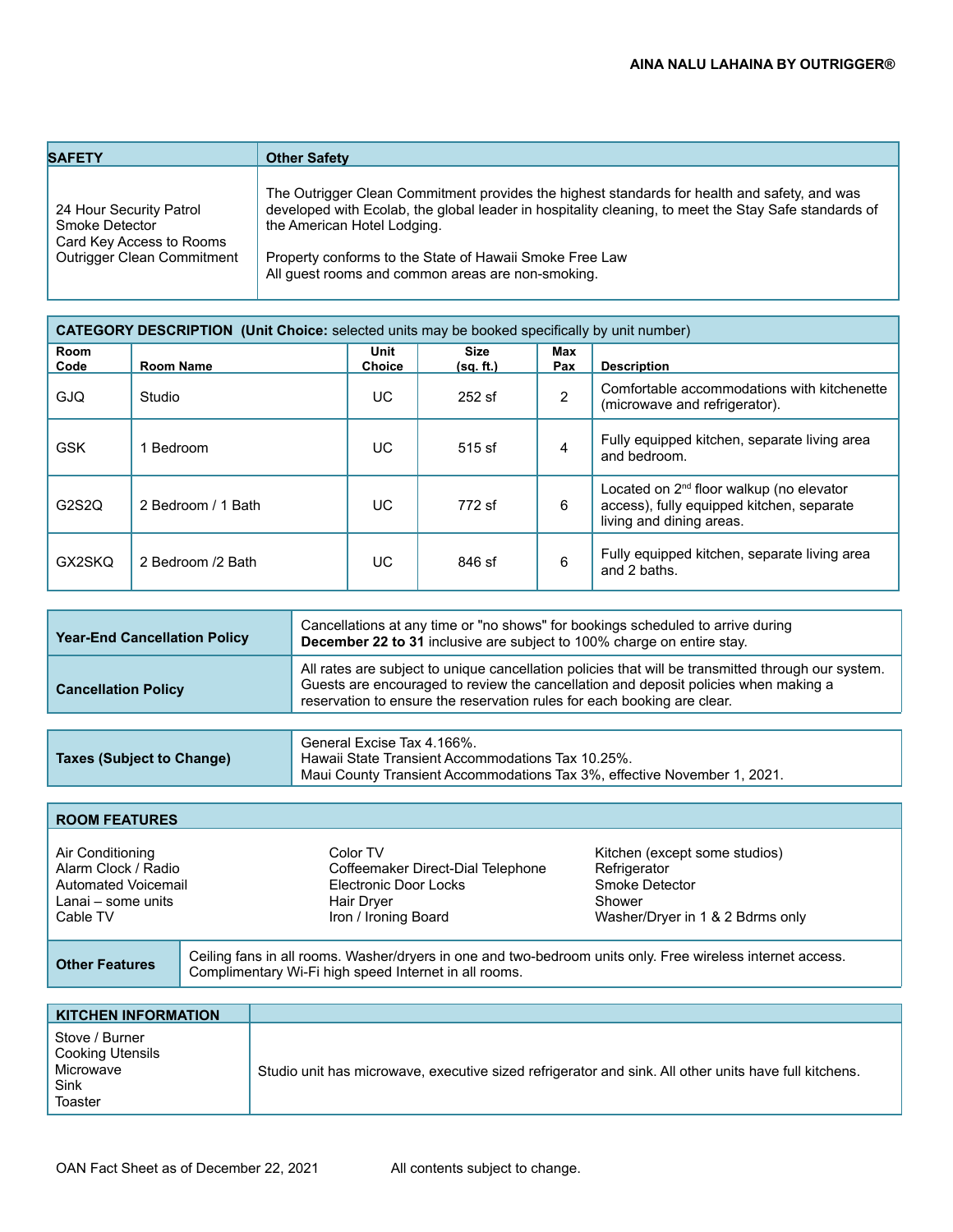| <b>Minimum Night Requirement</b> | Two (2) night minimum stay required year-round<br>Four (4) night minimum stay required December 22 – 31, inclusive.                                                                                                                                                                                                            |  |
|----------------------------------|--------------------------------------------------------------------------------------------------------------------------------------------------------------------------------------------------------------------------------------------------------------------------------------------------------------------------------|--|
|                                  |                                                                                                                                                                                                                                                                                                                                |  |
| <b>Damage Protection Charge</b>  | Effective for new bookings from September 1, 2021, a \$59 Damage Protection Charge covers<br>accidental damages up to \$2,000. One time, per stay charge plus 4.166% General Excise Tax<br>& 10.25% Hawaii State Transient Accommodation Tax & effective Nov 1, 2021 Maui County<br>Transient Accommodations Tax 3% collected. |  |
|                                  |                                                                                                                                                                                                                                                                                                                                |  |
| <b>Mandatory Cleaning Charge</b> | All stays are subject to a Mandatory Cleaning Charge of \$214 (Studio), \$264 (1 Bdrm) & \$314<br>(2 Bdrm) plus 4.166% General Excise Tax & 10.25% Hawaii State Transient Accommodations<br>Tax & effective Nov 1, 2021 Maui County Transient Accommodations Tax 3%. All charges and<br>taxes subject to change.               |  |

| <b>Accepted Credit Cards</b> |
|------------------------------|
|                              |
| <b>American Express</b>      |
| Mastercard                   |
| Visa                         |
| BC Korean Cc                 |
| China Union Pay              |
| Diners Club                  |
| Discover Card                |
| .ICB                         |
|                              |

| <b>GDS</b> |               |  |
|------------|---------------|--|
| Galileo    | 77580         |  |
| Worldspan  | <b>OAN</b>    |  |
| Sabre      | 62233         |  |
| Amadeus    | <b>JHMOAN</b> |  |
| Chain Code | ΩR            |  |

# **DRIVING DIRECTIONS**

Exit airport onto Highway 380. Remain on 380 until intersection with Highway 30.

Make left on Highway 30 – Honopiilani Highway.

Highway 30 turns into Highway 3000 about two miles past Olowalu.

Turn left at Hokiokio Place. Continue downhill to Highway 30 and turn right onto Highway 30 to Dickenson Street.

Turn left on to Dickenson Street to the stop sign.

Turn left on Wainee Street and Aina Nalu will be on your left.

#### **From The KAPALUA Airport:**

Turn left onto Honoapiilani Highway 30.

Turn right onto Dickenson Street to the stop sign at Wainee Street take a left and Aina Nalu will be on your left.

**UPDATES on next page.**